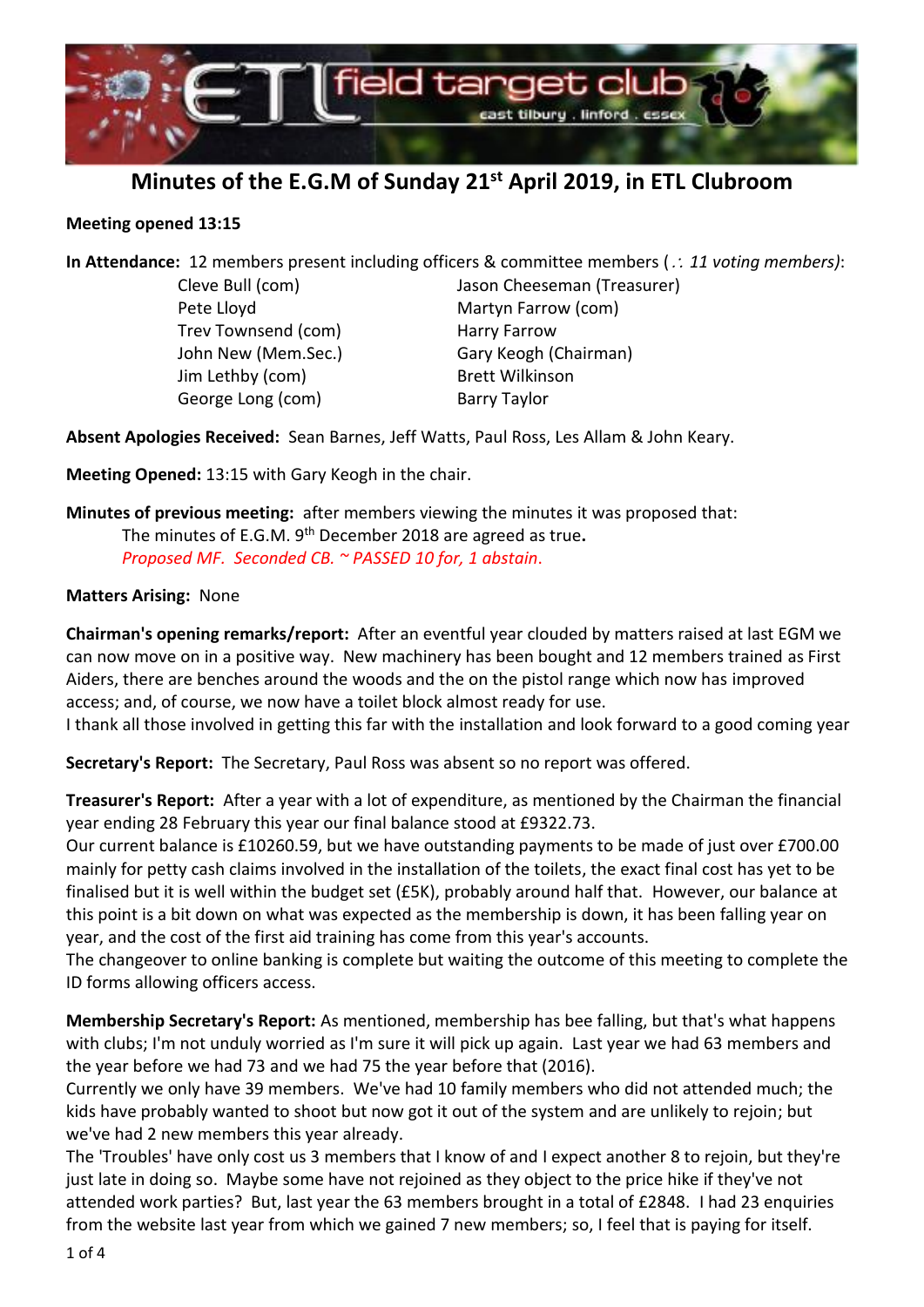**Competition Secretary's Report:** As we do not currently have a Comp. Sec. there is no report.

On a Point of Order the election of Officers & Committee shall be taken after Agenda Item 1

**Agenda Item 1: ~** Should the Comps Sec be an 'Officer' Position?

Following debate, the following proposal was made:

That we keep the position of Comps. Sec. as an Officer of this club. *Proposed JN. Seconded HF. ~ PASSED unanimously.*

**Election of Officers:** There being no new nominations for the positions of Chairman, Secretary, Treasurer, & Membership Secretary, the incumbent officers were all prepared to stand for re-election.

**Chairman** ~ Gary Keogh ~ *Proposed CB. Seconded MF. ~ PASSED unanimously.* **Secretary** ~ Paul Ross *~ Proposed GK. Seconded GL. ~ PASSED unanimously.* **Treasurer** ~ Jason Cheeseman ~ *Proposed JL. Seconded HF. ~ PASSED unanimously.* **Membership Secretary** ~ John New ~ *Proposed JL. Seconded PL. ~ PASSED unanimously.*

Harry Farrow was nominated for Comp Sec. which he accepted. **Competition Secretary** ~ Harry Farrow ~ *Proposed JN. Seconded GK. ~ PASSED unanimously.*

N.B. Harry Farrow was previous co-opted to committee as 'Webmaster'. Now, as Comps. Sec., he is now on committee and has agreed to continue with the position of Webmaster.

**Election of Committee:** Peter Lloyd was nominated for committee but he did not accept. There being no other nominations the incumbent committee members were all prepared to stand for re-election, therefore the following stood for election on-mass.

| Cleve Bull,                                    | George Long, | Martyn Farrow, | Jim Lethby |
|------------------------------------------------|--------------|----------------|------------|
| Trevor Townsend,                               | John Keary   | Sean Barnes    | Jeff Watts |
| Proposed JN. Seconded GK ~ PASSED unanimously. |              |                |            |

N.B. Officers are automatically on committee therefore the committee has a total of 13 which is in compliance with S.R.10.

# **Agenda Item 2: ~** 25th Anniversary of ETL. ~ Suggestions:

A long discussion ensued on what and when with now positive conclusion but most likely be an 'open' family & friends' day with some form of free 'open' celebratory competition on a date to be decided; a buffet shall be provided.

We celebrate our 25<sup>th</sup> anniversary with an open day and competition on a budget of £150 at a date to be set.

*Proposed GK. Seconded TT. ~ PASSED unanimously.*

# Agenda Item 3: ~ Work party sign in times.

Attendance at work parties should be recorded for membership credit no later than  $10:30$   $\sim$  discuss: Long debate with members showing displeasure at those that turn up late at work parties, hang around while for a short time and leave thus getting credit without actually working. Various ideas as to how to stop this practice but a no later date was obviously considered impractical.

JN stated that the Work Party Signing in sheet had provision for times in and out and read the appropriate rule that says to get credit a member must work for approximately 3 hours.

*[at this point the voice recording stopped so the remainder id from sparse notes]*

Without a formal proposal it was agreed to enforce O.R.42(a): (a)

*On the first Saturday of each month (March to December inclusive) there shall be an 'Official Work Party' of approximately 3 hours. (Depending on requirements these dates may change.) It is a condition of membership to attend a minimum of three official work parties per year.*

Those not completing the 'Work Party Signing In Sheet' correctly will NOT be credited. Should a member appear 'slacking' those present should immediately reprimand them!

**Agenda Item 4: ~ Defibrillator ~** discuss buying one between ETLFTC and ETL Gun Club. Following the recent First Aid courses where members where shown and operated a defibrillator; they ARE idiot-proof and the merits of ETL having one were undisputed, only the matter of cost needed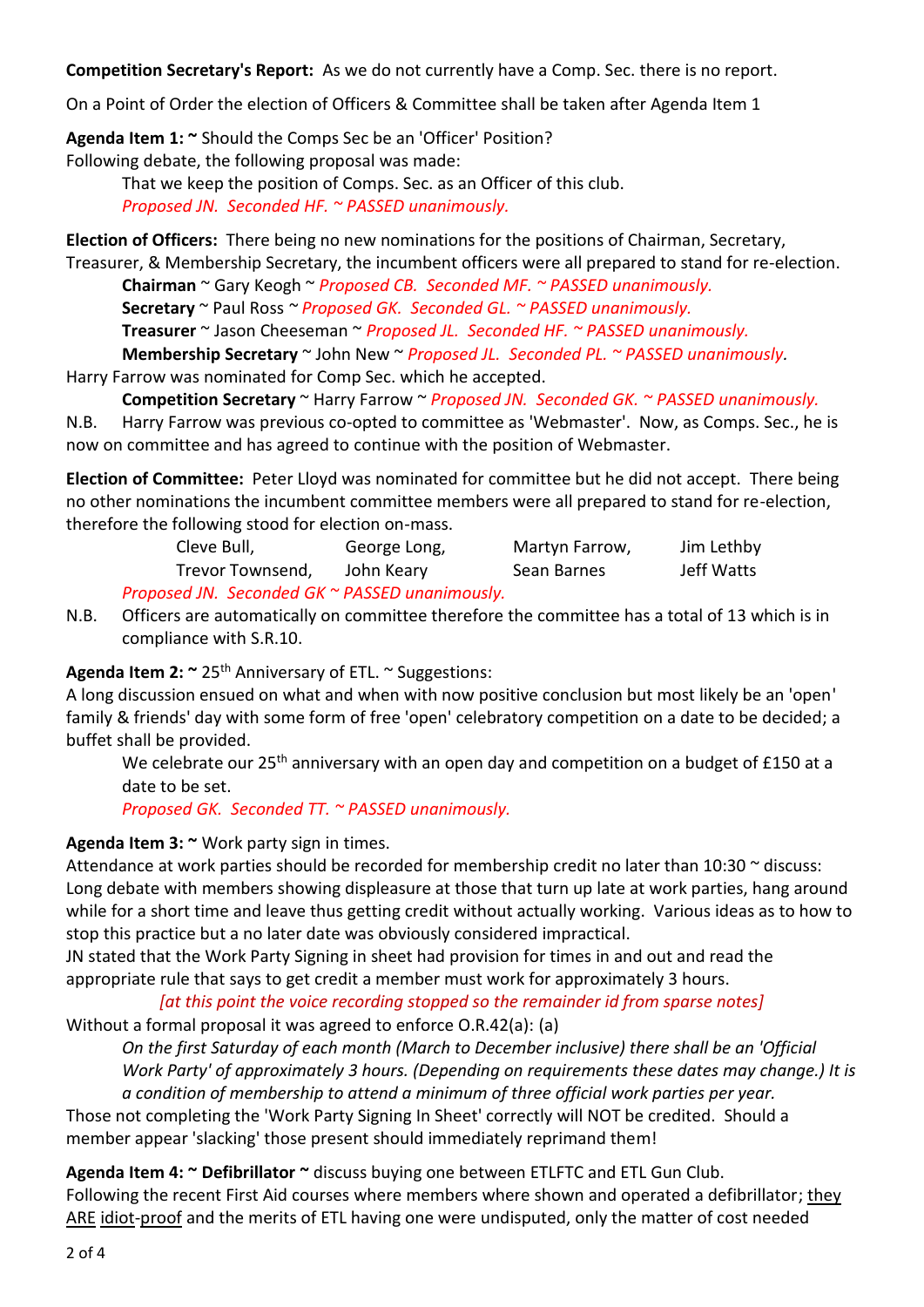exploration.

ETL Gun Club have indicated they will pay half the costs and HF had done some research: Using the supplier recommended by Tutor Care (the first aid instructor) the cost is around £875 with running costs of under £50.00 per year. This was felt completely acceptable and a proposal for a budget was being formulated when Barry Taylor made a statement that stopped the proposal being made. He offered to personally pay for a defibrillator!

This silenced the room as he handed over the money!

A loud round of applause and a vote of thanks was immediately proposed, seconded and unanimously agreed. [Barry ~ THANK YOU.]

The committee will go ahead with the purchase and negotiate with ETL gun Club for their share of maintenance.

#### **Any Other Business:**

**1) Memorial plaques ~** It was proposed that we shall place plastic memorial plaques on the new rest benches around the site.

*Proposed GK. Seconded JC. ~ PASSED unanimously.*

Anyone with suggestions should speak to the chairman. Names suggested at the meeting were: Dave Fox, Clive Stubbs and Don Hawthorne.

**2) Blue Light & Cadet comps. ~** in the absence of Paul Ross whose idea this is, no further details emerged other than the date is fixed at Sunday 28<sup>th</sup> July.

**3) Pellet varieties, increase choice of pellets for sale. ~** This was debated in full and decided that no change was needed.

**4) Compressor: ~** The purchase of a compressor to top up cylinders was discussed and the idea rejected for many reasons including safety, maintenance and insurance.

[The above 4 items are not strictly AGM business but negated the need for a committee meeting after the AGM] **5) Clive Stubbs Shield: ~** The 'Clive Stubbs Shield' for 2018 was won by Paul Ross who was not in attendance. He will be presented with it at a later date.

Members are reminded to enter this year; open to all in springer and PCP class ~ see Paul Ross for further details.

**6) Clarity of membership fees and surcharges & credits for work parties: ~** It is felt by many that the invoicing for membership renew is unclear and some do not like the word 'surcharge'. After discussion it was proposed that the wording is revised to reflect the following but has no material change to the prices:

Current adult membership is £105.00 with no compulsion to attend monthly 'Official Work Parties'. For each of the 'Official Work Party' attended, a £10.00 credit will be earned against next year's membership fee up to a maximum of £60.00. [e.g. a member attending 6 WP's will only pay £45 next year]. Family membership will be £120.00 then as above subject to existing Family Membership caveats. Junior membership remains unchanged.

This is not really a matter for AGM so the exact wording of amendments to rules shall be accepted subject to draft minutes of this meeting being accepted by committee. *Proposed GK. Seconded HF. ~ PASSED unanimously.*

# **Meeting Closed at 14:53**

**Further to AOB Item 6, the following rule changes have now been agreed by committee:** [changes in blue]

O.R.(2) All members are required:

- (c) to support the club by attending regularly and attending on Saturday mornings to upkeep the ground; and on 'Official Work Parties' throughout the year.
- O.R.(8) Membership Fees & Guest range fees are decided by A.G.M. and are:
	- (a) Full Adult Membership £75.00 p.a. [from March 2020 £105.00]
	- (b) Family Membership £90.00 p.a. [from March 2020 £120.00]